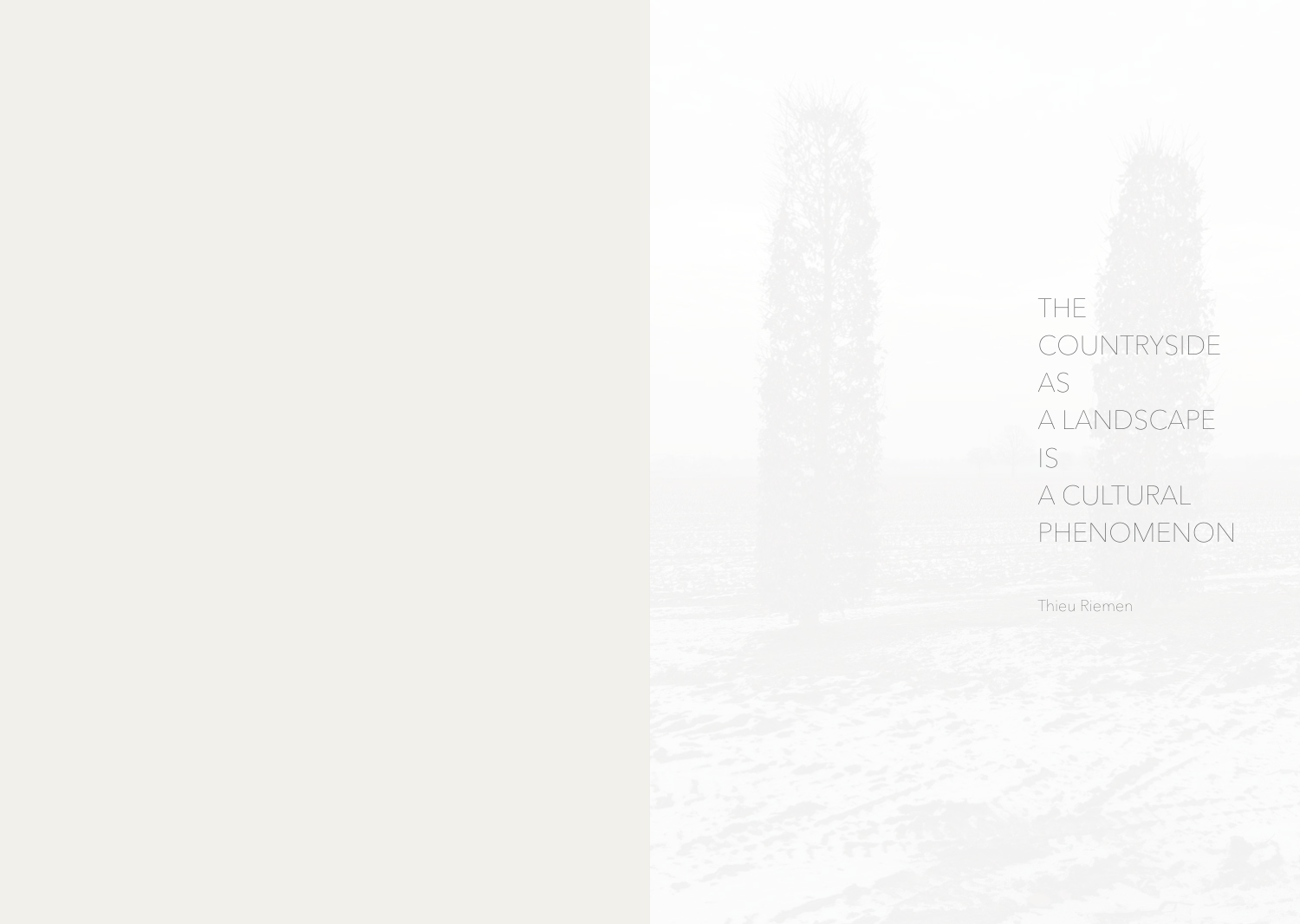

*"All things considered, the traces of human activities in the countryside, visible in my images, are in the end a kind of 'pars pro toto' for the enormous and irrevocable impact of mankind on this planet."*

W y work develops from<br>an interest in a specific<br>place or as in the<br>cose of my orige Brabant from an interest in a specific place or as in the case of my series *Brabant* from an interest in the landscapes surrounding my hometown Tilburg. I have an emotional connection with these places because they constitute the landscape of my childhood. I spend a lot of time investigating narrow geographies within these landscapes; I tend to move around in certain areas over and over again with the changing light and through the different seasons. Wandering around, it is fascinating for me to see how we have changed and how we continue to change our surroundings. In this respect it is important to note that my photography is driven essentially by an emotional involvement with places rather than by an attempt to gain some exact knowledge about changes that

have occurred. With regard to investigating and gaining knowledge, I wonder whether a medium like photograph is an appropriate means for documenting or providing evidence of ecological or other not directly tangible changes.

I grew up in the outskirts of Tilburg, an industrial city in the heart of Noord-Brabant. Brabant is a province in the south of The Netherlands. At that time these outskirts were newly built in a more or less rural landscape. So in my early youth the countryside, fields and woods were not too far away to make endless wanderings. I believe that those were formative years for my predilection for rural landscapes.

The *Brabant* series has originated from my profound feeling of loss. I mean the loss of familiar places, the loss of the original landscape

and the visible history of it and of course the loss of biodiversity and free space. Since my childhood days I have seen Brabant changing continuously and often rapidly. These changes in the landscape are, of course, the result of our efforts to provide food, housing and other needs for a growing population. Eventually to create a better world for more and more people. I look at these changes with mixed feelings; these inevitable changes have an upside and downside. The downside has to do with loss. The images of the Brabant series show mainly rural places. It is precisely this rural aspect of the landscape that has got lost largely in the last fifty years. My sense of loss has been strengthened for sure by the fact that it concerns the context of my youth. So it is often somewhat painful for me to see all these changes, not only the negative aspects of the changes. I guess that is why I have a preference for fading light or for the last light of the day for the subjects of my images.

The sites I choose to photograph are mainly rural places in the south of The Netherlands. Many of these places I have known since childhood and most are considered countryside. I feel that the rural orientation of my images allows me to see and show more clearly how we have changed and how we continue to change our surroundings. In the countryside, I feel the tension between nature and culture is at its best. I have to remark to this point that the countryside as a landscape is a cultural phenomenon, where culture/humanity and nature come together. Throughout

history, Simon Schama in *Landscape and Memory*<sup>1</sup> postulates, there has been a symbiotic relationship between humanity and nature.

For me, it is in these rural places that the signs and traces of human presence are juxtaposed in a meaningful way relative to the natural world. The visibility of the manmade in a more or less natural environment, is basically what I mean with the juxtaposition mentioned above. I want to elaborate a bit further on this subject: the photographic image is only really capable of revealing the superficial or surface level of things. Thus, as a tool, I think the medium is somewhat limited in its capacity to comprehensively and unambiguously document environmental change, especially when it comes to less tangible aspects as pollution and other ecological issues. So I will have to do with the visible aspects of human presence. Because I visit places again and again, it is within this visibility that I can capture changes and suggest the passing of time.

In the above I mentioned that I return frequently in different seasons when I feel a special bond with a place. I try to investigate this bond by photographing places in different seasonal circumstances and light. Of course many rural places I knew in my childhood have been disappeared because of housing and industrial developments, so I am also searching for places in Brabant that bear some kind of reminder of those lost places. Reminders, sometimes almost visible and tangible, sometimes more indeterminate and associative. I also choose to photograph contemporary rural places that evoke feelings connected with those lost places of my childhood.

> 1 Schama, S. (1995). *Landscape and Memory*, Harper Collins Publishers. Schama explores the impact of the history of Western civilization, on the natural world, and the corresponding influence of nature on humanity. He contends that it is human imagination that turns nature into landscape. And vice versa that imagination affects the interpretations and memories of later generations.